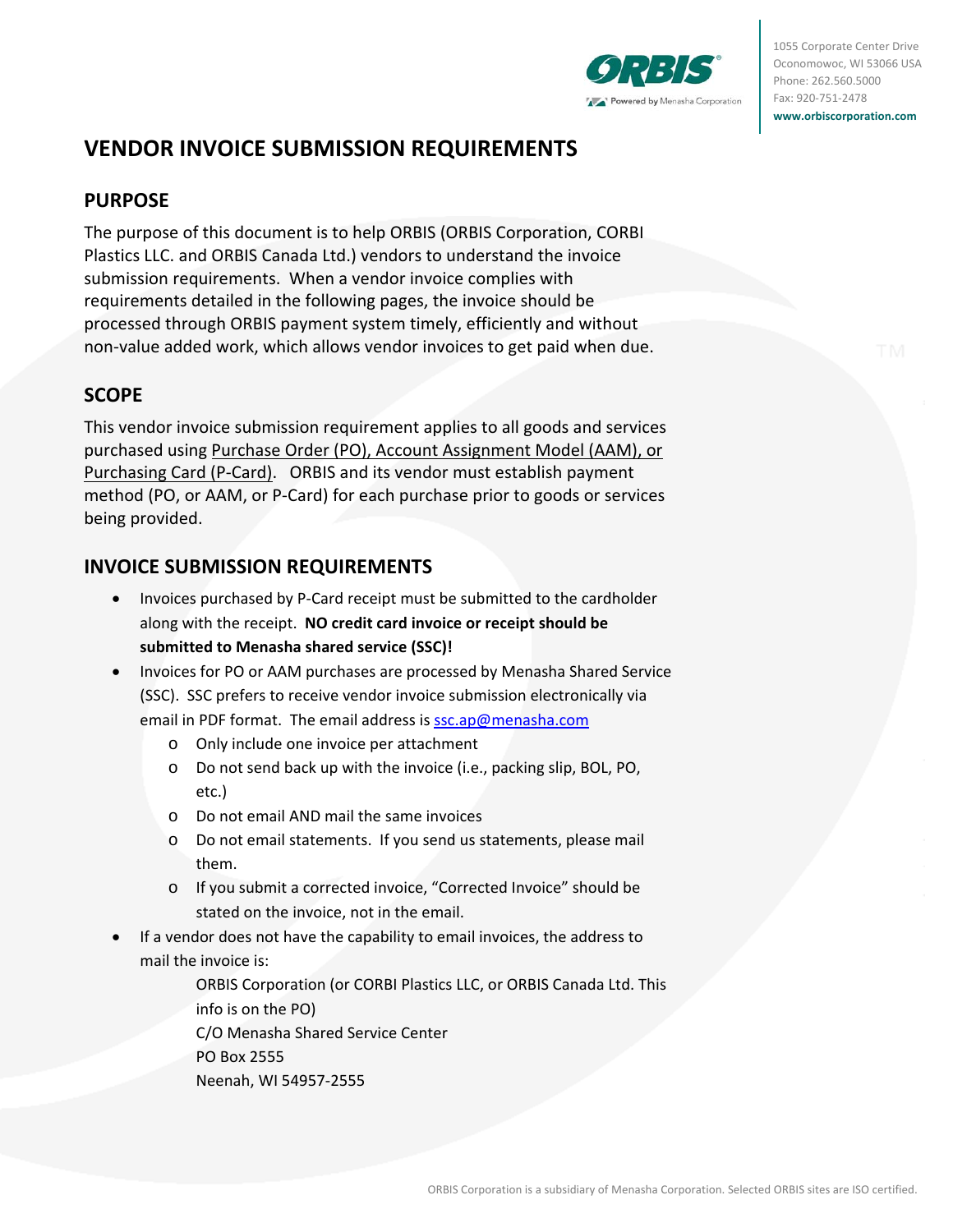

1055 Corporate Center Drive Oconomowoc, WI 53066 USA Phone: 262.560.5000 Fax: 920‐751‐2478 **www.orbiscorporation.com**

### **INVOICE REQUIREMENTS**

It is the responsibility of the vendor to ensure ORBIS has the correct vendor remit to address on file. Notify your ORIBS buyer if there are any address changes at your company. Any invoice submitted with a remit to address different from the address ORBIS has on file will be rejected.

### **Purchasing Card (P‐Card)**

Vendor must submit Receipts for P card purchases to cardholder. No invoice or receipt for credit card purchases should be submitted to Menasha shared service (SSC).

#### **Account Assignment Model (AAM)**

- Invoices must not submit to SSC until ORBIS provides an AAM number for a new vendor or a new account from an existing vendor
- Invoice and credit memo must include a valid **10 digit AAM number** (PXXXXXXXXX) and ORBIS **account number** (if there is an account number assigned to ORBIS).

An AAM invoice that does not meet the above requirement will be rejected.

#### **Purchase Order (PO)**

ORBIS PO must be provided to the vendor in writing. Verbal POs are not allowed by ORBIS policy. Verbal Orders are considered personal obligations between the vendor and the employee that ordered goods and (or) services.

Upon receipt of a PO, a vendor must review the PO to ensure it matches the vendor quote. The following details are to be checked on all POs: payment term, freight term, ship to address, line item detail, part number, description, quantity, unit of measure, price, extended amount, tax code, etc. Purchase Order acknowledgement is required for all purchase orders.

If a change is required on the PO, contact the ORBIS Buyer that placed the PO (phone number is included on the PO). **A revised PO must be obtained by the vendor prior to shipping or invoicing**, if the vendor does not agree with any information on the purchase order, or if additional charges need to be added to the PO.

The below checklist includes ORBIS invoice requirements for purchases under a PO. An invoice that does not meet any of these requirements will be rejected.

1. Invoice must include a valid **10 digit ORBIS PO number** (i.e. 4500XXXXXX).